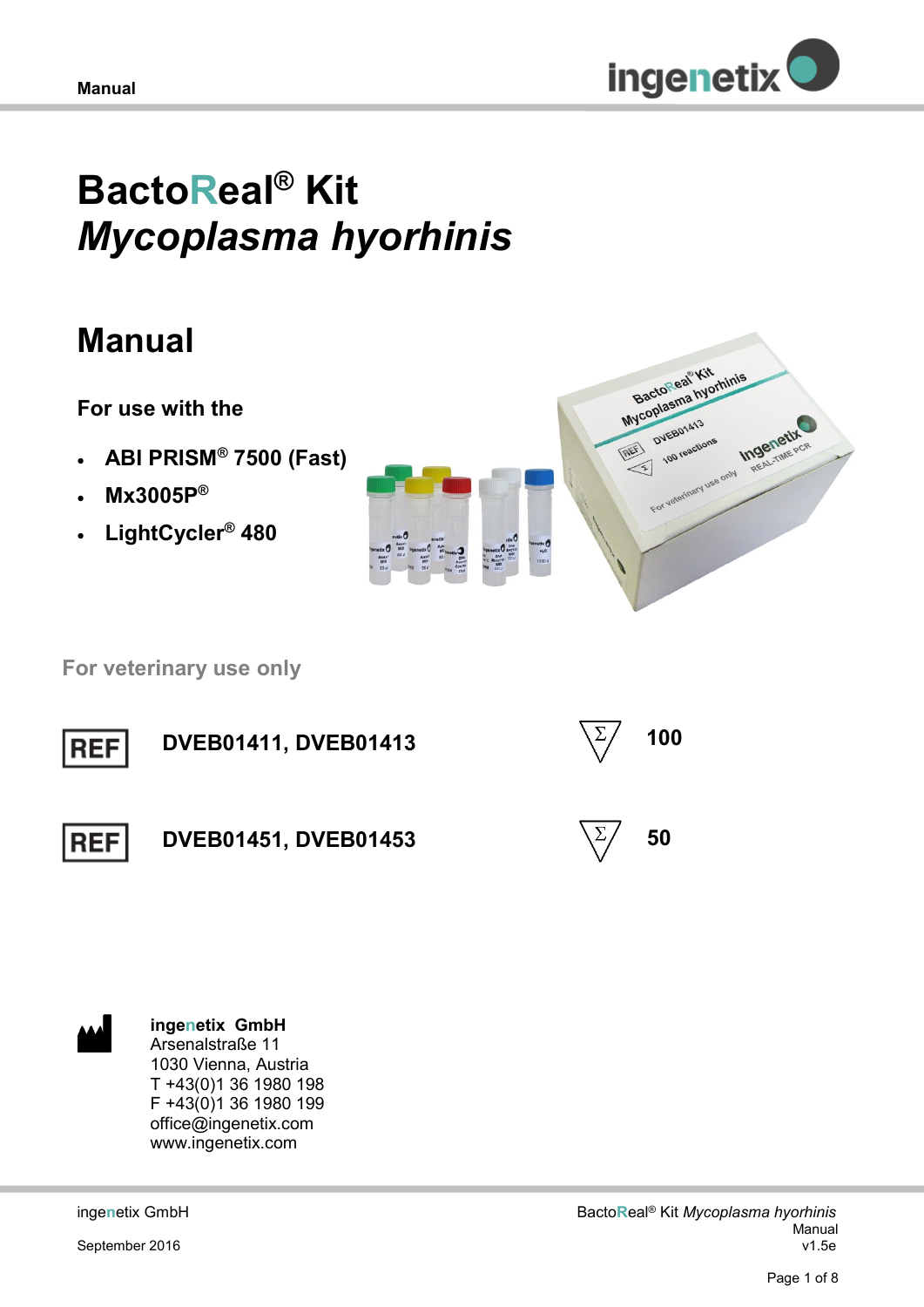

## Index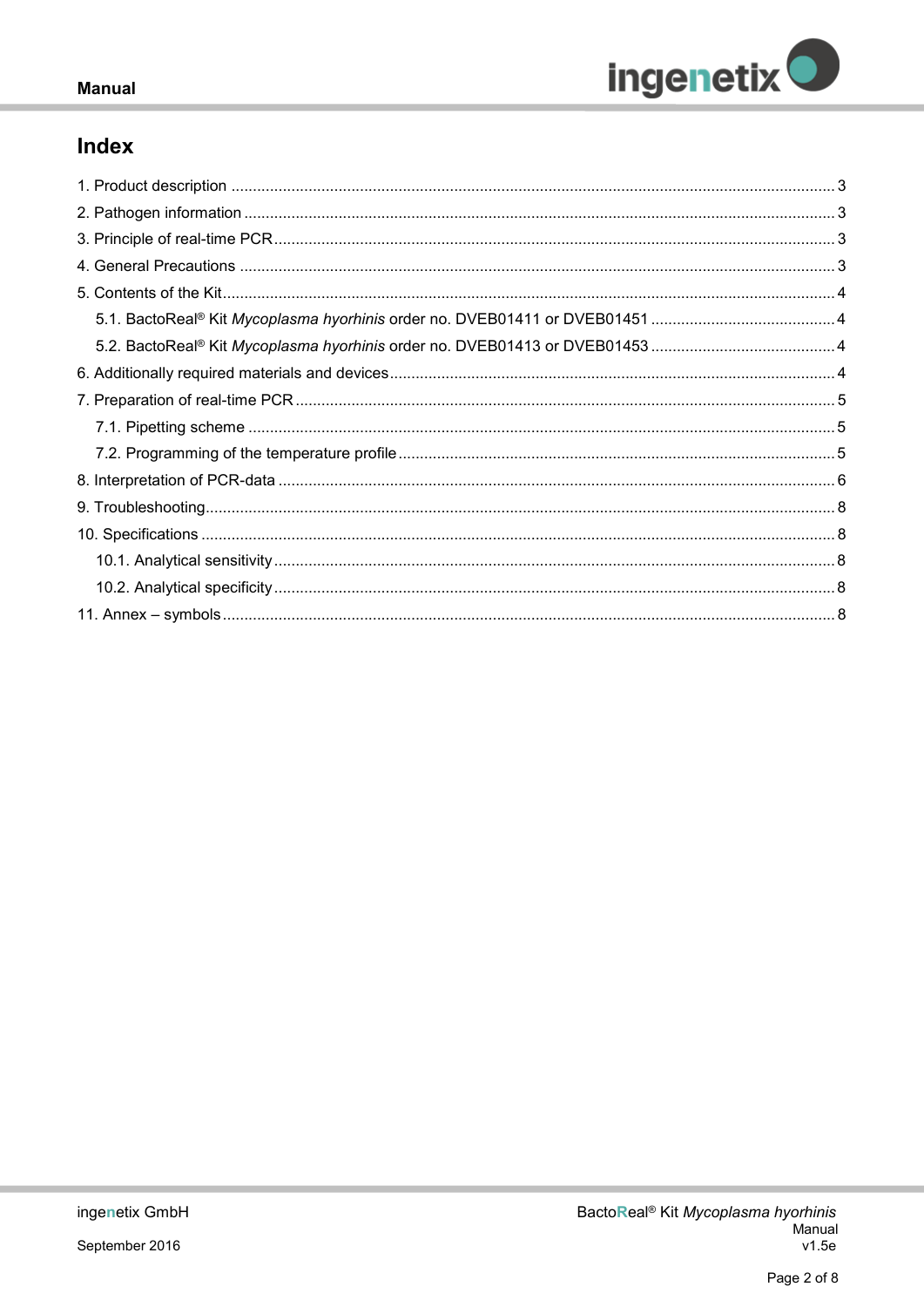

## <span id="page-2-0"></span>**1. Product description**

Bacto**R**eal® Kit *Mycoplasma hyorhinis* is a real-time PCR assay for detection of *M. hyorhinis* DNA. This test was developed and validated for the ABI PRISM® 7500 (Fast) instrument (Life Technologies), LightCycler® 480 (Roche) and Mx3005P® (Agilent), but is also suitable for other real-time PCR instruments. This test allows the rapid and sensitive detection of DNA of *M. hyorhinis* from samples purified from biopsies (e.g. with the QIAamp DNA Mini Kit).

Bacto**R**eal® Kit *Mycoplasma hyorhinis* detects the rpoB gene of *M. hyorhinis*. A probe-specific amplificationcurve at 530 nm (FAM channel) indicates the amplification of *M. hyorhinis* specific DNA.

An internal positive control system for detection in VIC/HEX channel, (554 nm, order no. DVEB01411 or DVEB01451) or Cy5 channel (667 nm; order no. DVEB01413 or DVEB01453) excludes false-negative interpretation of results due to inhibition of real-time PCR (see 8. Interpretation of PCR-data).

When using PCR-platforms not validated by inge**n**etix, an evaluation of the multiplex-PCR is recommended. Please be aware that some PCR-platforms have to be calibrated with the corresponding dye before performing multiplex-PCR.

Bacto**R**eal®, Myco**R**eal, Paro**R**eal and Viro**R**eal® Kits are optimized to run under the same thermal cycling conditions. RNA and DNA material can be analysed in one run.

## <span id="page-2-1"></span>**2. Pathogen information**

*Mycoplasma hyorhinis* causes pneumonia, polyarthritis and polyserositis in swine. *Mycoplasma hyorhinis* can be isolated e.g. from joints, liver, lung tissues and nasal cavities.

## **References:**

Kobisch M, Friis NF. 1996. Swine mycoplasmoses. Rev Sci Tech. 15:1569-605.

## <span id="page-2-2"></span>**3. Principle of real-time PCR**

A specific DNA sequence of the pathogen genome is amplified and the generated PCR-product is detected by an oligonucleotide-probe labelled with a fluorescent dye. This technology allows for a sequence-specific detection of PCR amplificates.

## <span id="page-2-3"></span>**4. General Precautions**

The user should always pay attention to the following:

- Always include a negative control per PCR-run (water instead of sample).
- Optional: for valid interpretation of results, a negative control should be included during DNA-extraction (for example extraction of water instead of sample material), in order to exclude false-positive results due to contamination with *M. hyorhinis* DNA during extraction.
- Be careful when handling the positive control.
- Store and extract positive material (specimens, controls and amplicons) separately from all other reagents and add it to the reaction mix in a spatially separated workspace.
- Periodically decontaminate benches and devices.
- Use sterile pipette tips with filters.
- Thaw all components thoroughly at room temperature before starting an assay. When thawed, mix the components and centrifuge briefly.
- For MSDS, see www.ingenetix.com.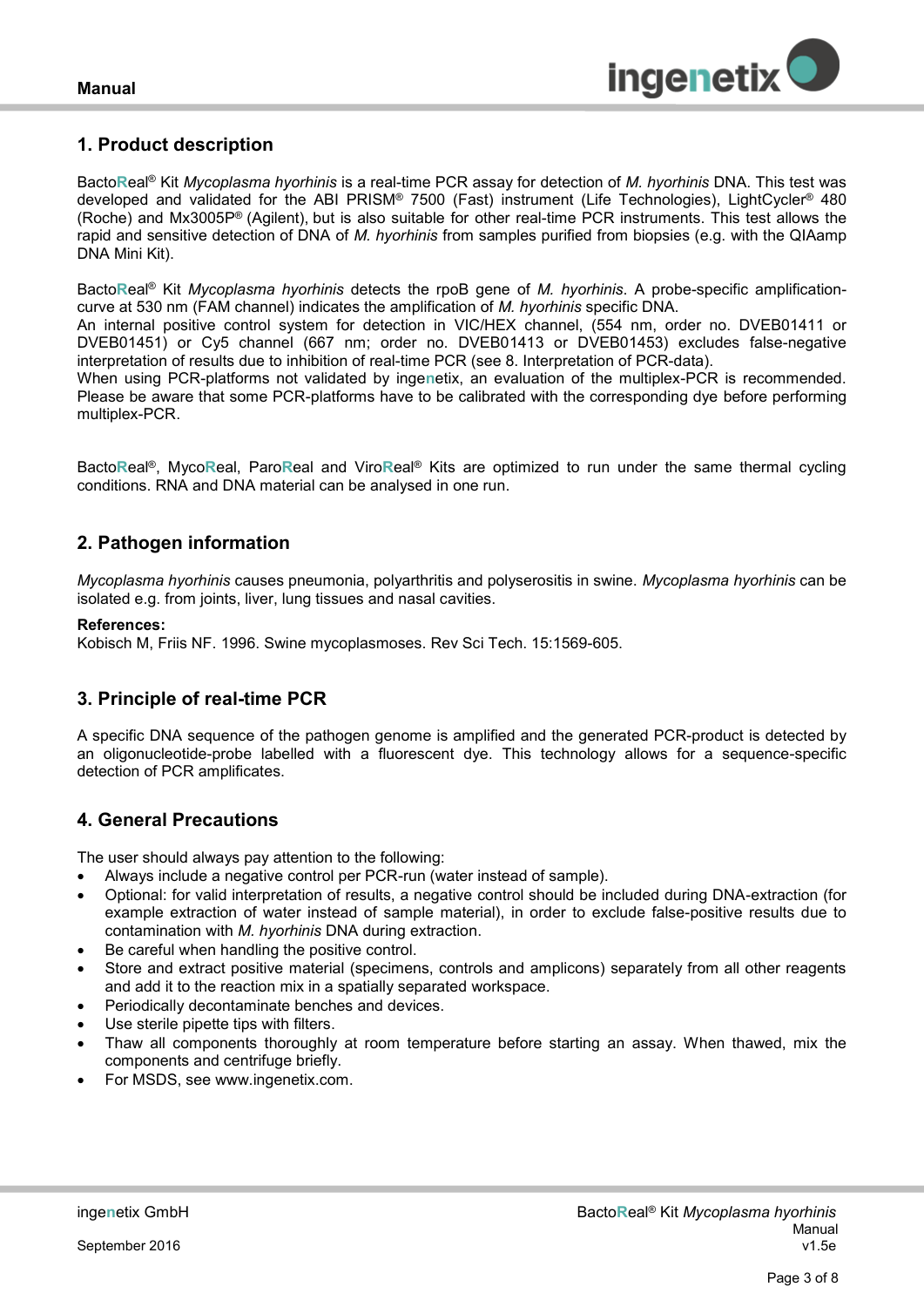## <span id="page-3-0"></span>**5. Contents of the Kit**

## <span id="page-3-1"></span>**5.1. BactoReal® Kit** *Mycoplasma hyorhinis* **order no. DVEB01411 or DVEB01451**

| Labelling                                          | <b>Content</b>                                             | Amount             |                     | <b>Storage</b>                                   |
|----------------------------------------------------|------------------------------------------------------------|--------------------|---------------------|--------------------------------------------------|
|                                                    |                                                            | <b>DVEB01411</b>   | <b>DVEB01451</b>    |                                                  |
| Mycoplasma hyorhinis<br>Assay Mix (green cap)      | Primer and probe (FAM) for<br>detection of M. hyorhinis    | $2 \times 50$ µ    | $1 \times 50$ µ     | $-20^{\circ}$ C                                  |
| CR-1 Assay Mix (yellow cap)                        | Primer, probe (VIC/HEX) and<br>target for detection of IPC | $2 \times 50$ µ    | $1 \times 50$ µ     | $-20^{\circ}$ C                                  |
| Mycoplasma hyorhinis<br>Positive Control (red cap) | Control-DNA<br>(approx. 10,000 target copies/µl)           | $1 \times 25$ µ    | $1 \times 25$ µ     | $-20^{\circ}$ C                                  |
| DNA Reaction Mix (white cap)#                      | <b>Reaction Mix</b>                                        | $2 \times 500$ µl  | $1 \times 500$ µl   | -20°C until first<br>use, then at $+4^{\circ}$ C |
| Water (blue cap)                                   | Water                                                      | $1 \times 1000$ µl | $1 \times 1000 \mu$ | -20 $^{\circ}$ C to +4 $^{\circ}$ C              |

#DNA Reaction Mix contains uracil-N glycosylase (UNG)

## <span id="page-3-2"></span>**5.2. BactoReal® Kit** *Mycoplasma hyorhinis* **order no. DVEB01413 or DVEB01453**

| Labelling                                          | <b>Content</b>                                          | Amount              |                                  | <b>Storage</b>                                   |
|----------------------------------------------------|---------------------------------------------------------|---------------------|----------------------------------|--------------------------------------------------|
|                                                    |                                                         | <b>DVEB01413</b>    | <b>DVEB01453</b>                 |                                                  |
| Mycoplasma hyorhinis<br>Assay Mix (green cap)      | Primer and probe (FAM) for<br>detection of M. hyorhinis | $2 \times 50$ µ     | $1 \times 50$ µ                  | $-20^{\circ}$ C                                  |
| CR-3 Assay Mix (yellow cap)                        | Primer, probe (Cy5) and taget<br>for detection of IPC   | $2 \times 50$ µ     | $1 \times 50$ µ                  | $-20^{\circ}$ C                                  |
| Mycoplasma hyorhinis<br>Positive Control (red cap) | Control-DNA<br>(approx. 10,000 target copies/µl)        | $1 \times 25$ µ     | $1 \times 25$ µl                 | $-20^{\circ}$ C                                  |
| DNA Reaction Mix (white cap) <sup>#</sup>          | <b>Reaction Mix</b>                                     | $2 \times 500$ µl   | $1 \times 500$ µl                | -20°C until first<br>use, then at $+4^{\circ}$ C |
| Water (blue cap)                                   | Water                                                   | $1 \times 1000 \mu$ | $1 \times 1000 \,\mathrm{\upmu}$ | -20 $^{\circ}$ C to +4 $^{\circ}$ C              |

#DNA Reaction Mix contains uracil-N glycosylase (UNG)

The components of Bacto**R**eal® Kit *Mycoplasma hyorhinis* are stable until the expiry date stated on the label. Repeated thawing and freezing should be avoided. Please protect kit components from light.

## <span id="page-3-3"></span>**6. Additionally required materials and devices**

- Reagents and devices for DNA-extraction
- PCR-grade water
- Disposable powder-free gloves
- Pipettes (adjustable)
- Sterile pipette tips with filters
- Vortex mixer
- Desktop centrifuge with rotor for 2 ml reaction tubes
- Real-time PCR instrument which is able to detect and differentiate fluorescence in FAM and VIC/HEX or Cy5 channel
- Appropriate 96 well reaction plates or reaction tubes with corresponding (optical) closing material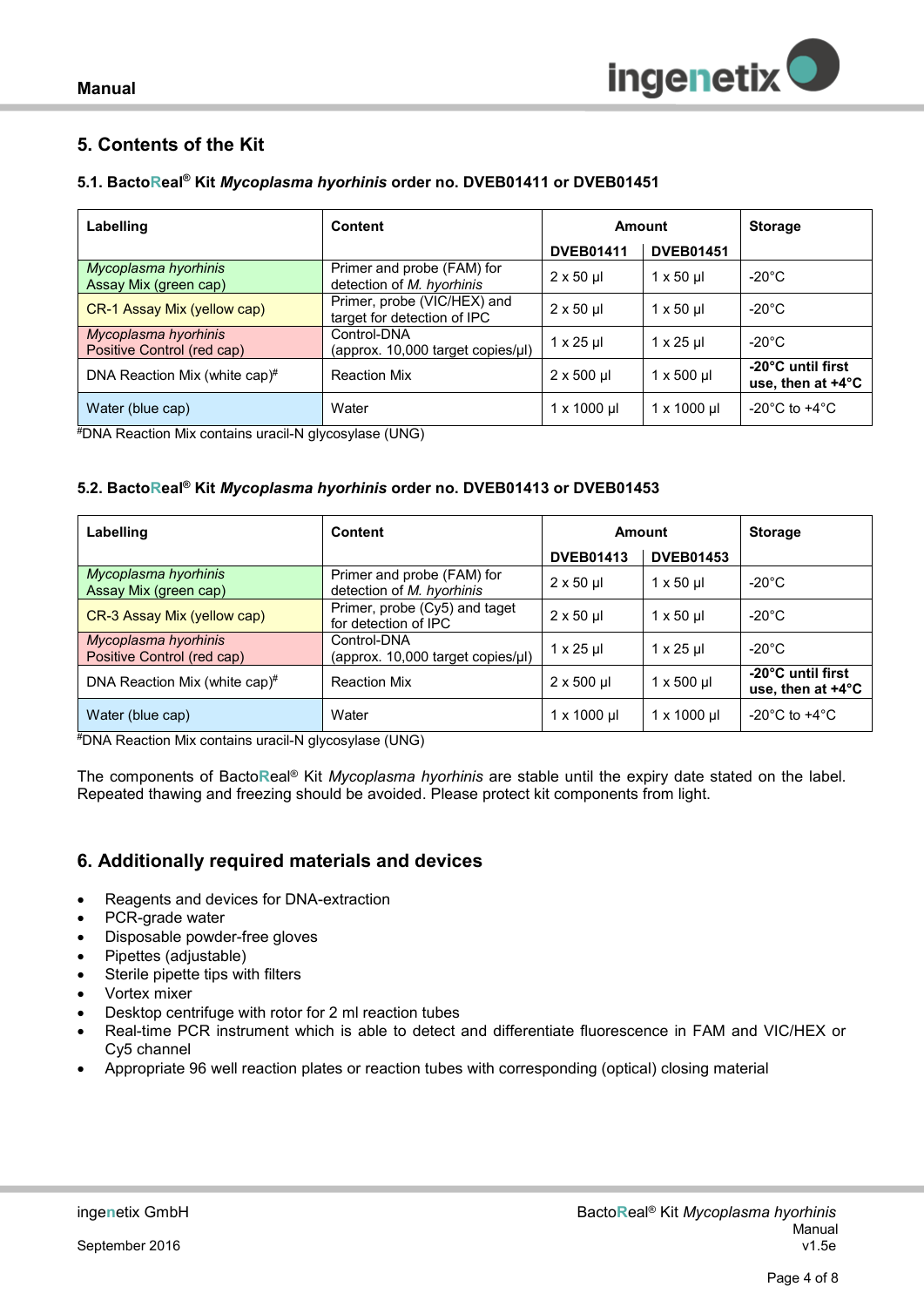

## <span id="page-4-0"></span>**7. Preparation of real-time PCR**

Please make sure that at least one negative control (water, blue cap), as well as one positive control (red cap) and one extraction negative control (optional, recommended) are included per PCR run.

Inge**n**etix highly recommends performing PCR analyses in duplicates, which increases the probability of detection of the pathogen and facilitates interpretation of results*.*

## <span id="page-4-1"></span>**7.1. Pipetting scheme**

|                           |                                | Per sample   |
|---------------------------|--------------------------------|--------------|
| Preparation of Master Mix | Water*                         | $3.0$ $\mu$  |
| (mix well)                | DNA Reaction Mix (2x)          | $10.0$ $\mu$ |
|                           | Mycoplasma hyorhinis Assay Mix | $1.0 \mu$    |
|                           | <b>CR Assay Mix</b>            | $1.0$ $\mu$  |
|                           | <b>Total volume Master Mix</b> | $15.0 \mu$   |
|                           |                                |              |
|                           | <b>Master Mix</b>              | $15.0$ µl    |
| <b>Preparation of PCR</b> | Sample*                        | $5.0$ ul     |
|                           | <b>Total volume</b>            | $20.0$ $\mu$ |

 $*1-8$  µl of the sample can be used. When using an amount other than 5 µl of the sample, the amount of H<sub>2</sub>O has to be changed accordingly.

**Positive Control:** As positive control please use 1 µl of the *Mycoplasma hyorhinis* Positive Control + 4 µl H<sub>2</sub>O. Optional: a 1:10 dilution of the positive control can be used and defined as second standard value (approx. 1000 target copies/µl).

## <span id="page-4-2"></span>**7.2. Programming of the temperature profile**

Please find further information on programming the real-time PCR instrument in the respective operator's manual. Please be aware that some PCR-platforms have to be calibrated with the corresponding dye before performing multiplex-PCR.

## **Select dyes:** FAM-TAMRA for detection of *Mycoplasma hyorhinis*

Cy5-NONE (CR-3 Assay Mix) **or** VIC-TAMRA (CR-1 Assay Mix) for detection of IPC

## **Select reference dye (passive reference)**: ROX

**Sample Volume:** 20 µl

## **Temperature Profile:**

| Program 1<br>Cycles: 1<br>Analysis: None | Program 2<br>Cycles: 1<br>Analysis: None |                | Program 3<br>Cycles: 45<br>Analysis: Quantification<br>Acquisition at 60° |
|------------------------------------------|------------------------------------------|----------------|---------------------------------------------------------------------------|
|                                          |                                          | $95^{\circ}$ C | $95^{\circ}$ C                                                            |
|                                          |                                          | 20 sec         | 5 sec<br>$60^{\circ}$ C                                                   |
| $50^{\circ}$ C                           |                                          |                | 1 min                                                                     |
| $2 min*$                                 |                                          |                |                                                                           |

For ABI PRISM® 7500: Ramp speed: Without "fast cycling" parameter

For LightCycler® 480 instrument: Detection format: 2 Color Hydrolysis Probe (dyes see above)

**\*Note:** If viral RNA should be also detected in the same PCR run, program 1 has to be prolonged to 15 min at 50°C. This temperature profile can be used for all Bacto**R**eal®, Myco**R**eal, Paro**R**eal and Viro**R**eal® kits for the detection of DNA or RNA.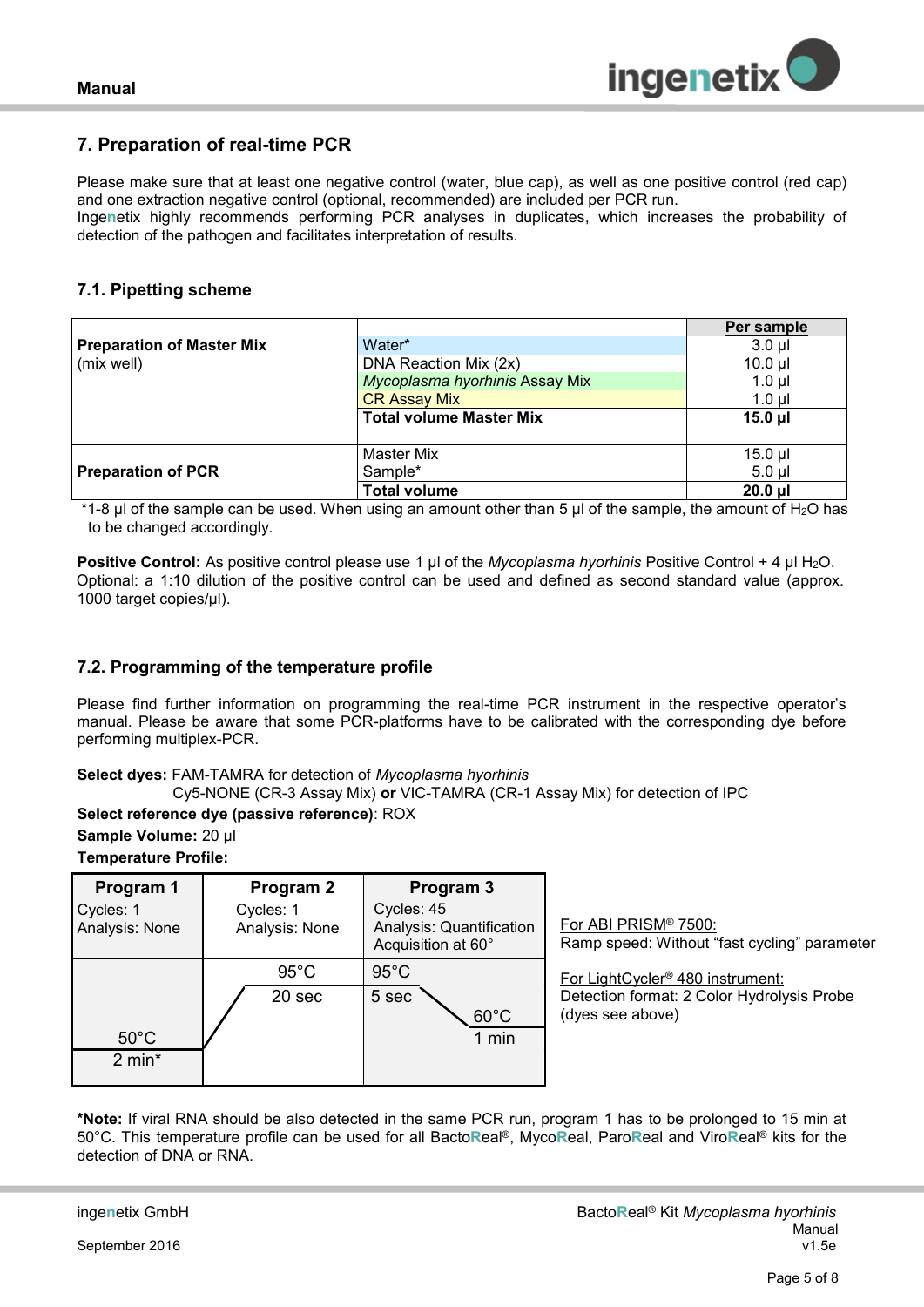

## <span id="page-5-0"></span>**8. Interpretation of PCR-data**

Examples for interpretation of positive reactions are shown in the amplification plots below.

| For a valid interpretation, the following criteria must be fulfilled: |  |
|-----------------------------------------------------------------------|--|
|                                                                       |  |

|                                               | Ct/Cp (FAM channel) | Ct/Cp             | Interpretation |
|-----------------------------------------------|---------------------|-------------------|----------------|
|                                               | M. hyorhinis target | <b>IPC target</b> |                |
| Negative control                              | <b>Negative</b>     | $36.0 \pm 2$      | Valid          |
| Positive control (undiluted, 1 µl/PCR)        | 28.0-31.0           | $36.0 \pm 2$      | Valid          |
| Or: positive control (1:10 diluted, 1 µl/PCR) | $31.0 - 34.0$       | $36.0 \pm 2$      | Valid          |
| Extraction negative control (optional)        | Negative            | $36.0 \pm 2$      | Valid          |
| Negative sample                               | Negative            | $36.0 \pm 2$      | Valid          |
| Positive sample                               | Positive            | Positive/Negative | Valid          |

## **For analysis of PCR data please proceed as follows:**

For analysis of PCR results gained with Bacto**R**eal® Kit *Mycoplasma hyorhinis* please select fluorescence display options FAM channel for the *M. hyorhinis* target and VIC/HEX channel (order no. DVEB01411, DVEB01451) or Cy5 channel (order no. DVEB01413, DVEB01453) for the internal positive control target. Samples with a positive Cp or Ct-value are considered positive. Please also check the presence of amplification-curves manually.

**Once the analysis is completed, the following results are possible:**

#### **1. Signal in FAM channel:**

 $\rightarrow$  DNA of *M. hyorhinis* was amplified. The sample has to be interpreted as positive. *M. hyorhinis* DNA can lead to a reduced or absent fluorescence signal of the internal positive control (competition of PCR).

## **2. No signal in FAM channel:**

 $\rightarrow$  No *M. hyorhinis* DNA is detectable in the sample. The sample has to be interpreted as negative. An inhibition of PCR cannot be excluded.

## **2a. No signal in FAM channel but signal of the internal positive control:**

 $\rightarrow$  No *M. hyorhinis* DNA is detectable in the sample. The sample has to be interpreted as negative. The positive signal of the internal positive control assay excludes a putative PCR inhibition.

## **2b. No signals in FAM channel and no signal with internal positive control:**

 $\rightarrow$  No interpretation statement can be made.

Information about possible sources of error and their solution can be found in 9. Troubleshooting.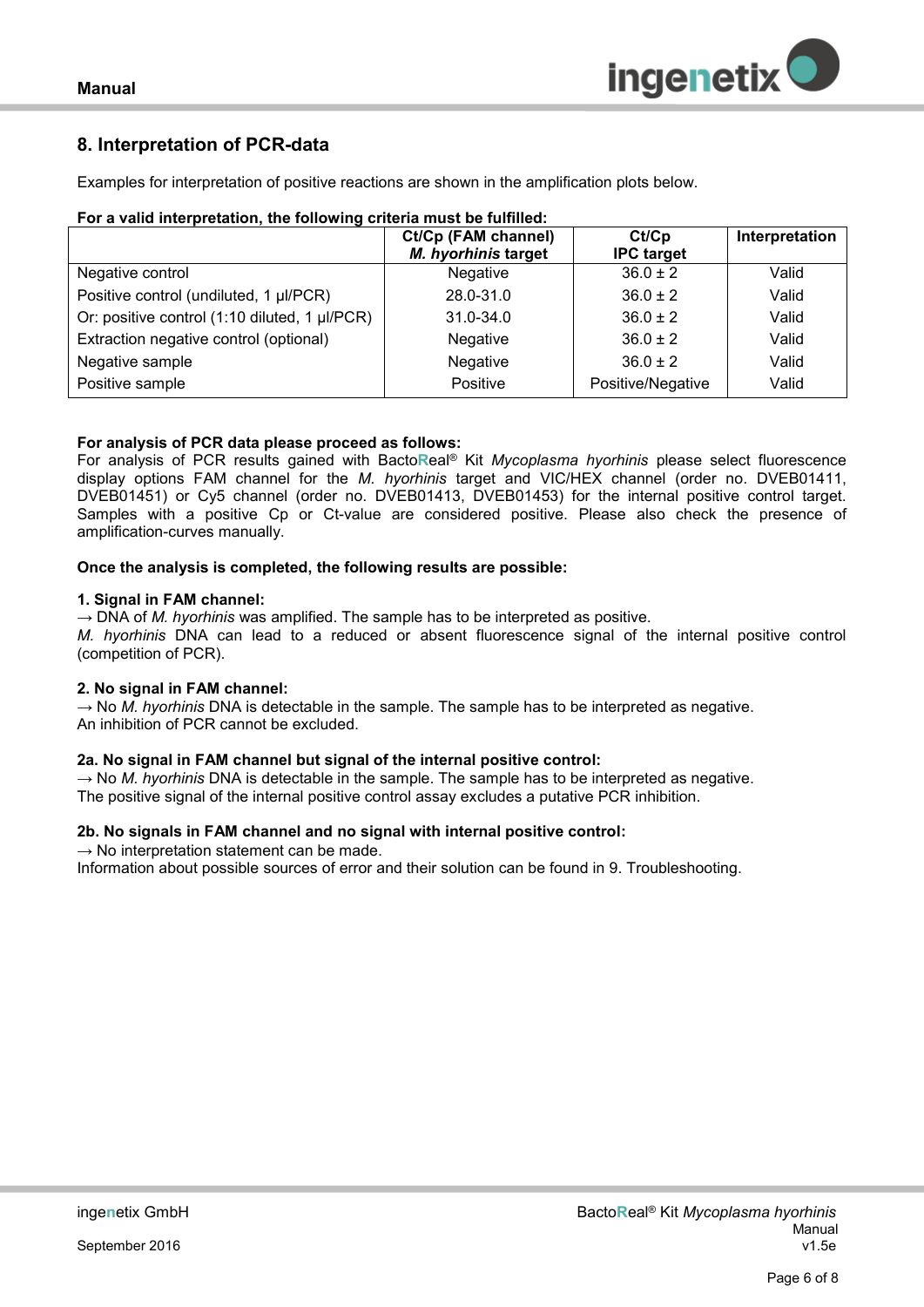